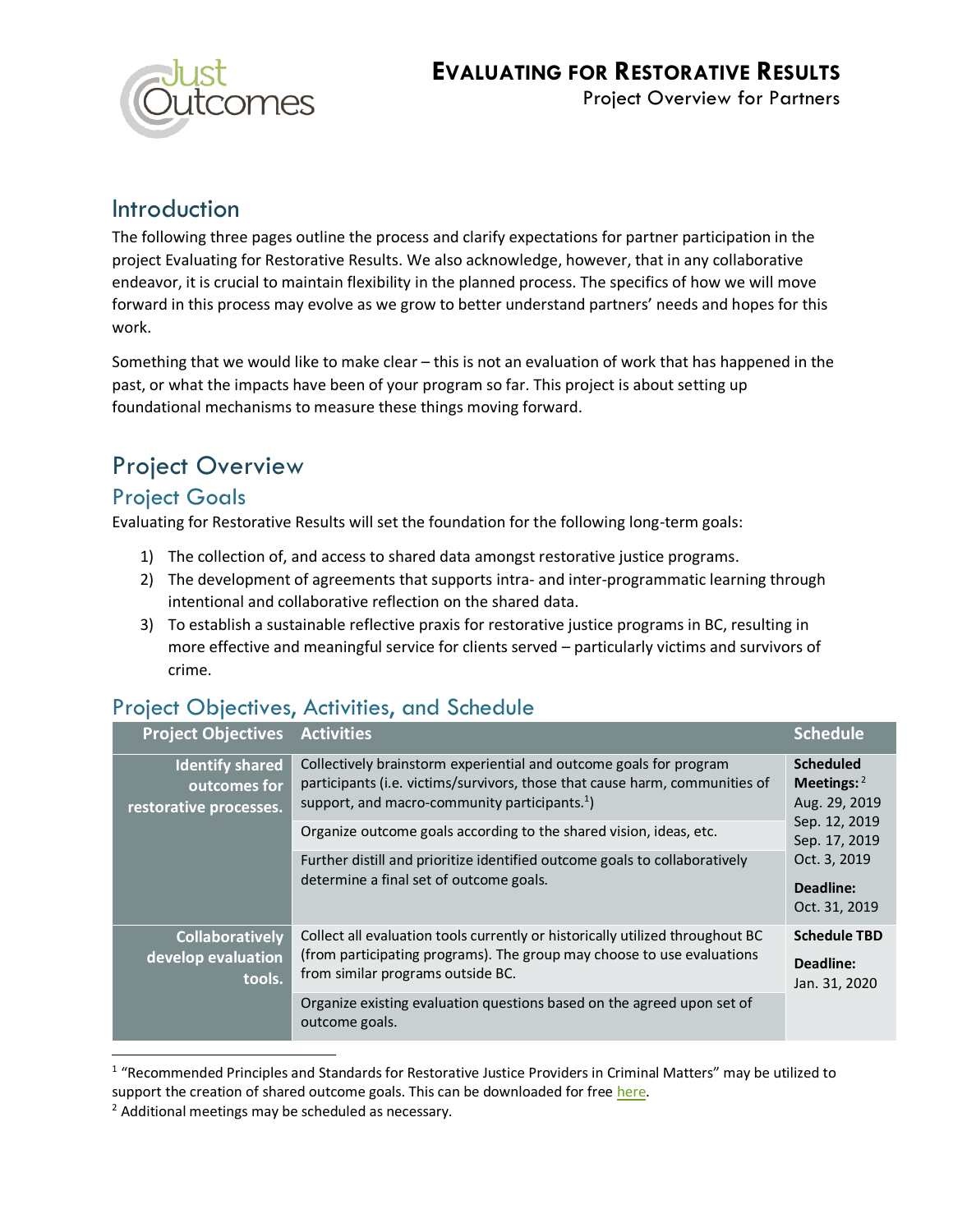|                                                                              | Utilize collected and organized information to distill, edit, and/or create<br>questions that best measure the level of achievement of each outcome<br>goal. |                                                                                                                                                    |                                                          |  |  |
|------------------------------------------------------------------------------|--------------------------------------------------------------------------------------------------------------------------------------------------------------|----------------------------------------------------------------------------------------------------------------------------------------------------|----------------------------------------------------------|--|--|
|                                                                              | Determine specific evaluation tools necessary to measure effective<br>outcome achievement.                                                                   |                                                                                                                                                    |                                                          |  |  |
|                                                                              |                                                                                                                                                              | Utilize the identified questions to collaboratively develop evaluation tools<br>specifically tailored to participant and process needs.            |                                                          |  |  |
| <b>Develop collaborative</b><br>administration<br>agreements.                | Determine agreements around consistent evaluation administration and<br>collection agreements across programs.                                               |                                                                                                                                                    | <b>Schedule TBD</b><br><b>Deadline:</b><br>Mar. 31, 2020 |  |  |
|                                                                              | Consider potential partners for data entry, storage, access and support.<br>Negotiate agreements between participating programs and data partners.           |                                                                                                                                                    |                                                          |  |  |
|                                                                              |                                                                                                                                                              | Collaboratively develop structures to independently and collectively reflect<br>on and learn from shared data.                                     |                                                          |  |  |
|                                                                              | Finalize Memorandum of Agreement articulating all administrative<br>agreements.                                                                              |                                                                                                                                                    |                                                          |  |  |
|                                                                              |                                                                                                                                                              | The following questions will be explored during this phase of the project:                                                                         |                                                          |  |  |
|                                                                              | 1)                                                                                                                                                           | Determine the who, how, and when of evaluation administration<br>within programs.                                                                  |                                                          |  |  |
|                                                                              | 2)                                                                                                                                                           | How and where will data be entered, stored, and shared?<br>3) Who has access to stored data? When do they have access? How<br>do they gain access? |                                                          |  |  |
|                                                                              | 4)                                                                                                                                                           | What can we do to collectively reflect on data and learn from one<br>another?                                                                      |                                                          |  |  |
|                                                                              | 5)                                                                                                                                                           | What organizational or individual roles are necessary for<br>successful implementation?                                                            |                                                          |  |  |
|                                                                              |                                                                                                                                                              | 6) What funding is necessary for sustainability? Where might that<br>funding be available?                                                         |                                                          |  |  |
| <b>Develop and initiate</b><br>implementation<br>timeline and next<br>steps. |                                                                                                                                                              | Collectively determine next steps and timelines for tool implementation<br>and data reflection. Questions explored include:                        | <b>Deadline:</b><br>Mar. 31, 2020                        |  |  |
|                                                                              | 1)                                                                                                                                                           | How do we encourage, motivate, and support implementation<br>agreements?                                                                           |                                                          |  |  |
|                                                                              |                                                                                                                                                              | 2) How do we monitor the effectiveness of the established tools?<br>3) What is the start and modification date for the evaluation tools?           |                                                          |  |  |

### Next Steps

Our first meeting, scheduled for August 29, 2019 from 10 am to 12 noon, will be focused on building relationship, process design, and the first stage of brainstorming potential objectives. Our hope is to digitally record each meeting for those that are unable to attend in person.

If you have concerns or questions about the outlined process, please do not hesitate to reach out to any of us a[t info@justoutcomesconsulting.com.](mailto:info@justoutcomesconsulting.com)